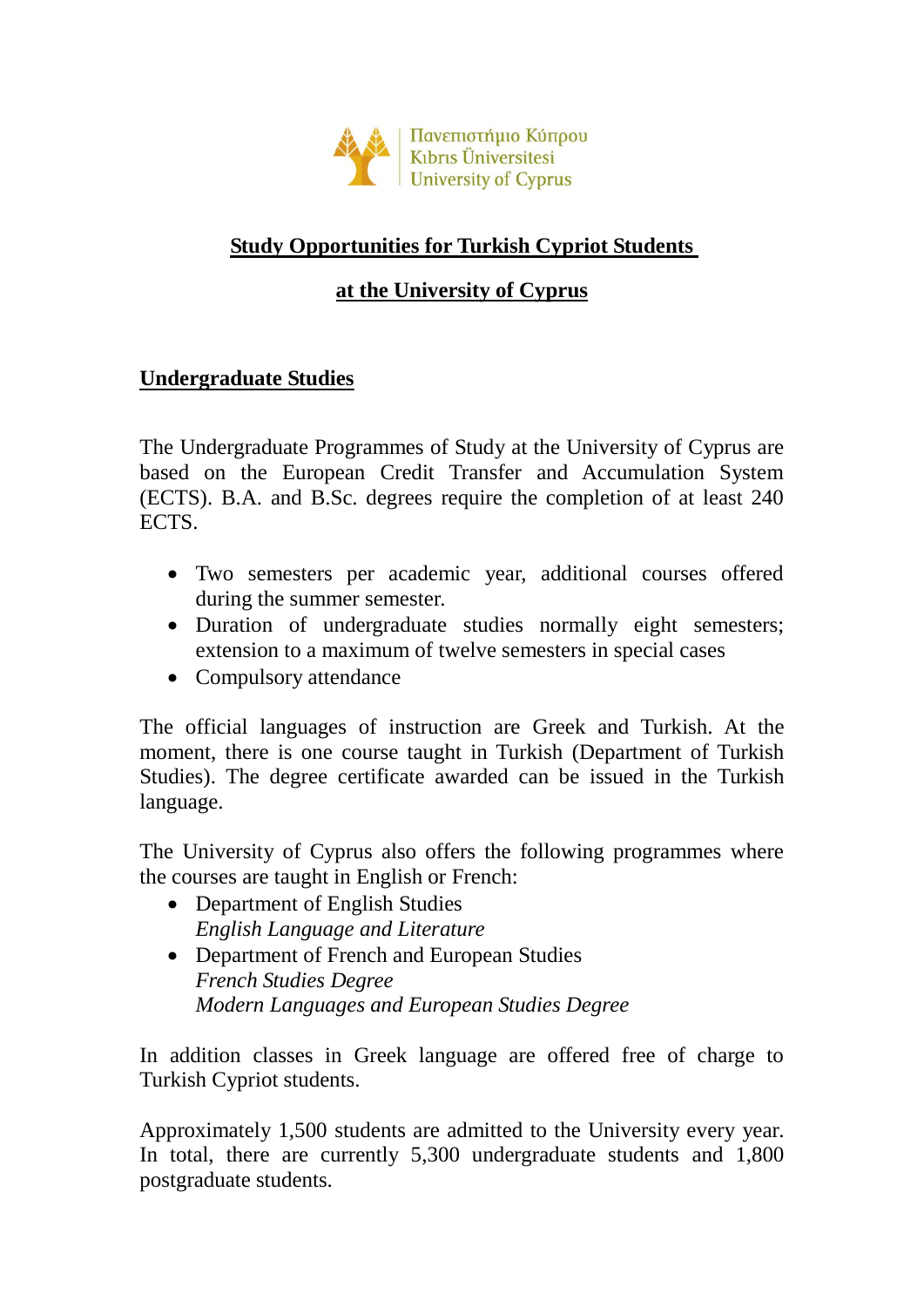Many graduates of the University of Cyprus have been accepted for postgraduate studies - often with full scholarships - in some of the most reputable universities internationally. Furthermore, the University of Cyprus has been ranked in the top 351-400 Universities worldwide *(The Times Higher Education World University Rankings)*

## **Eligibility Criteria**

- Must belong to the Turkish Cypriot community
- Must have graduated from a high school located in the northern part of Cyprus

## **Entry Requirements and enrollment procedure**

- High-school Leaving Certificate in a six year school
- Personal interview, at the discretion of the department
- Written or oral examination, at the discretion of the department

The application should be submitted to the Undergraduate Studies Office by the 31st of May of each year.

There are no tuition fees for undergraduate studies for Turkish Cypriots.

## **Student Accommodation and Catering**

The University of Cyprus currently has a number of student dormitories (208 bed spaces) on the new campus. For information regarding the cost and criteria for campus accommodation or other details, students may contact the Housing Office of the University. Due to the limited number of bed spaces available on campus, the Housing Office maintains a list of flats and houses for rent. Rent for a one-bedroom flat in the vicinity of the Campus is approximately  $\epsilon$ 400 -  $\epsilon$ 500 per month.

The University has many restaurants and canteens with competitive prices. There are also many small private restaurants located nearby.

## **Living expenses**

Estimated at between  $\epsilon$ 700 -  $\epsilon$ 1000 per month, including rent.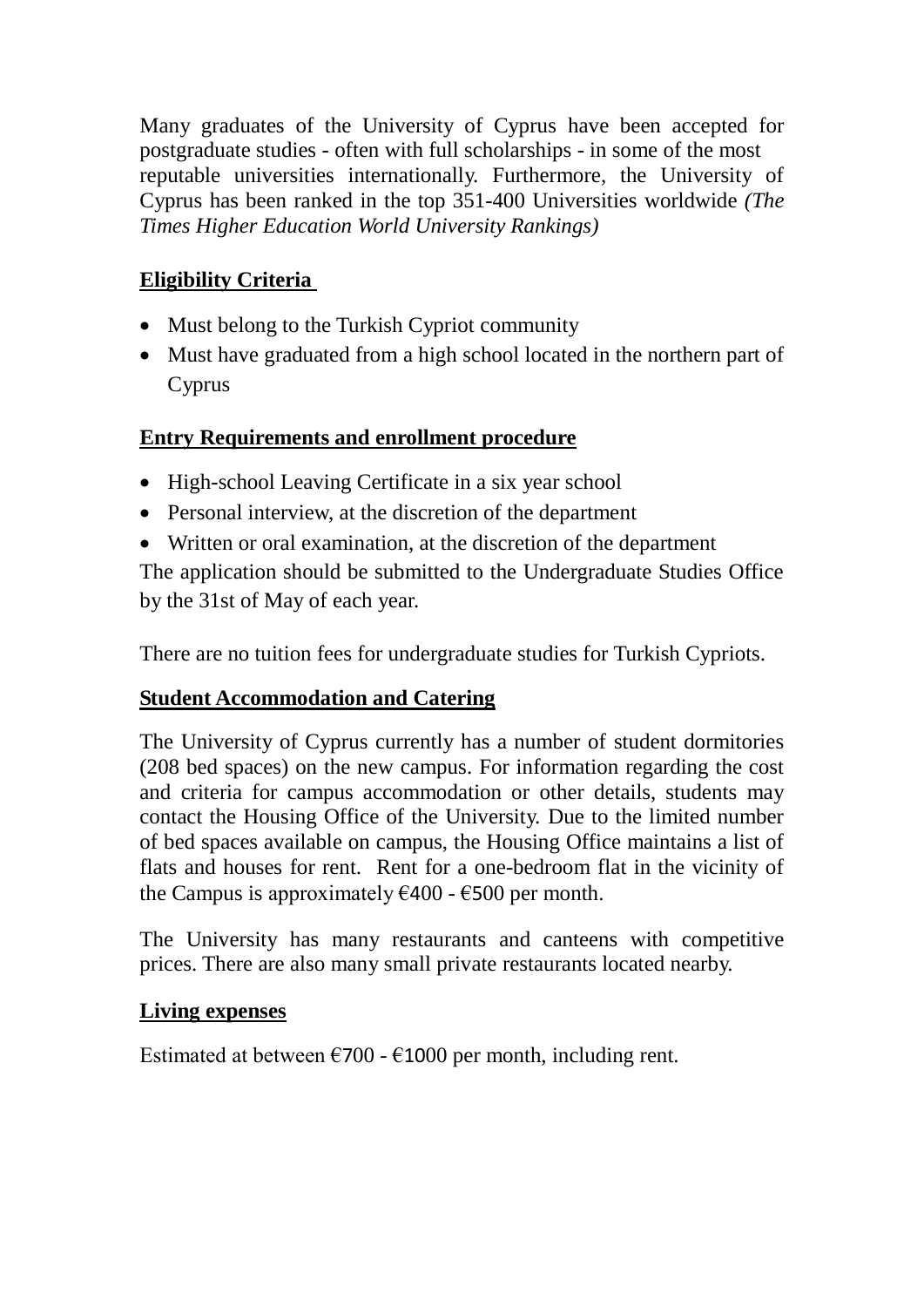#### **Sports**

- Many opportunities for practicing sports and extracurricular activities
- Brand new sports center with modern facilities (squash, martial arts, aerobics, basketball etc.)
- Larger sports complex including tennis courts, futsal and football pitch as well as other sports fields.
- Broad programme including recreative and competitive sports and participation in internal and European championships developed by the Sports Office

#### **Student Activities**

There are currently 28 student clubs at the University of Cyprus, involved in educational, cultural, artistic and entertainment activities. The University has its own radio station, UCY Voice, which is run by students. It broadcasts programmes in both Greek and English.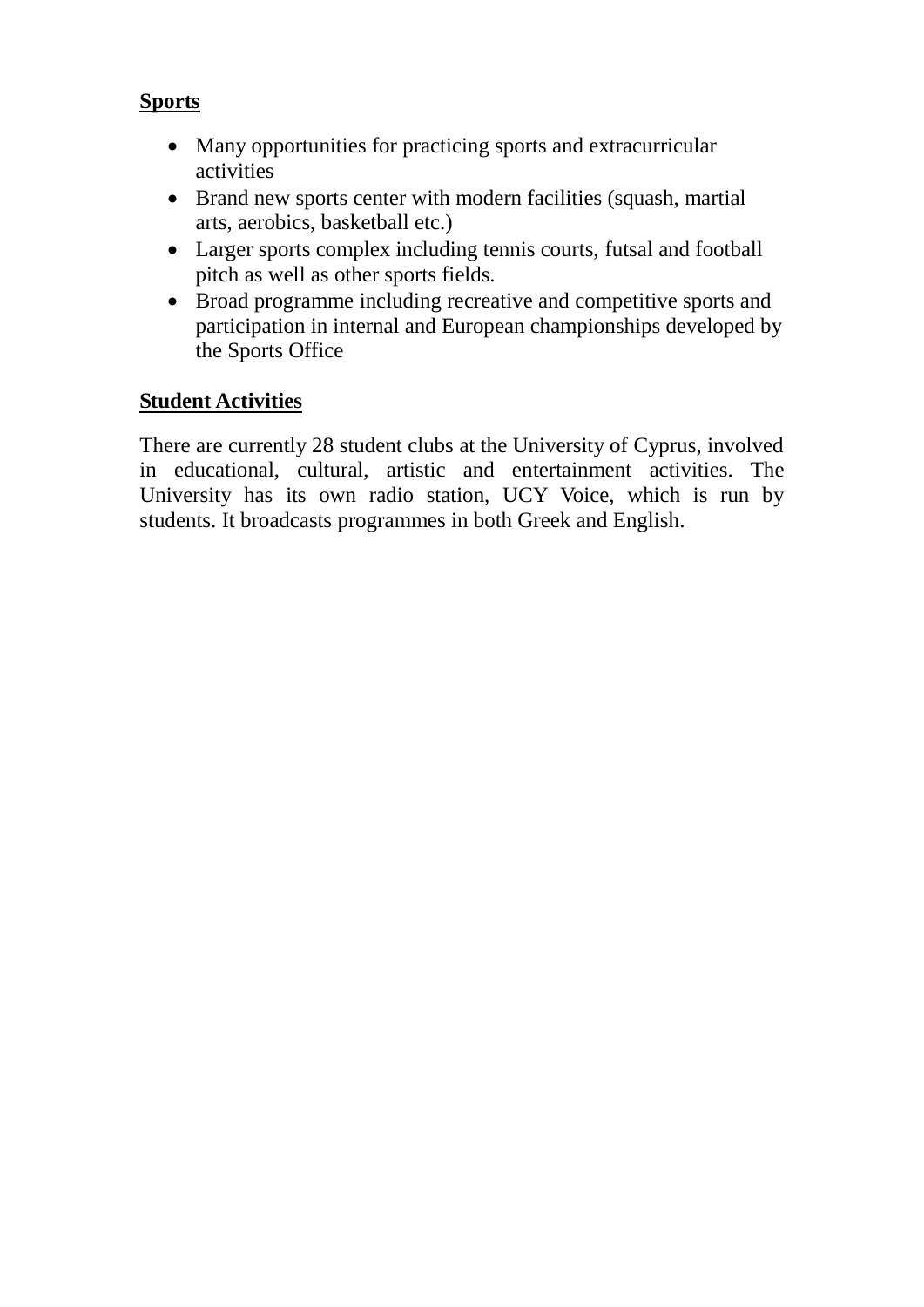#### FACULTY OF HUMANITIES

Department of English Studies Department of French and European Studies Department of Turkish and Middle Eastern Studies

#### FACULTY OF PURE AND APPLIED SCIENCES

Department of Biological Sciences Department of Chemistry Department of Computer Science Department of Mathematics and Statistics Department of Physics

#### FACULTY OF SOCIAL SCIENCES AND EDUCATION

Department of Education Department of Social and Political Sciences Department of Law Department of Psychology

#### FACULTY OF ECONOMICS AND MANAGEMENT

Department of Economics Department of Business and Public Administration Department of Accounting and Finance

#### FACULTY OF ENGINEERING

Department of Architecture Department of Civil and Environmental Engineering Department of Electrical and Computer Engineering Department of Mechanical and Manufacturing Engineering FACULTY OF LETTERS

Department of Byzantine and Modern Greek Studies Department of Classics and Philosophy Department of History and Archaeology

# MEDICAL SCHOOL

GRADUATE SCHOOL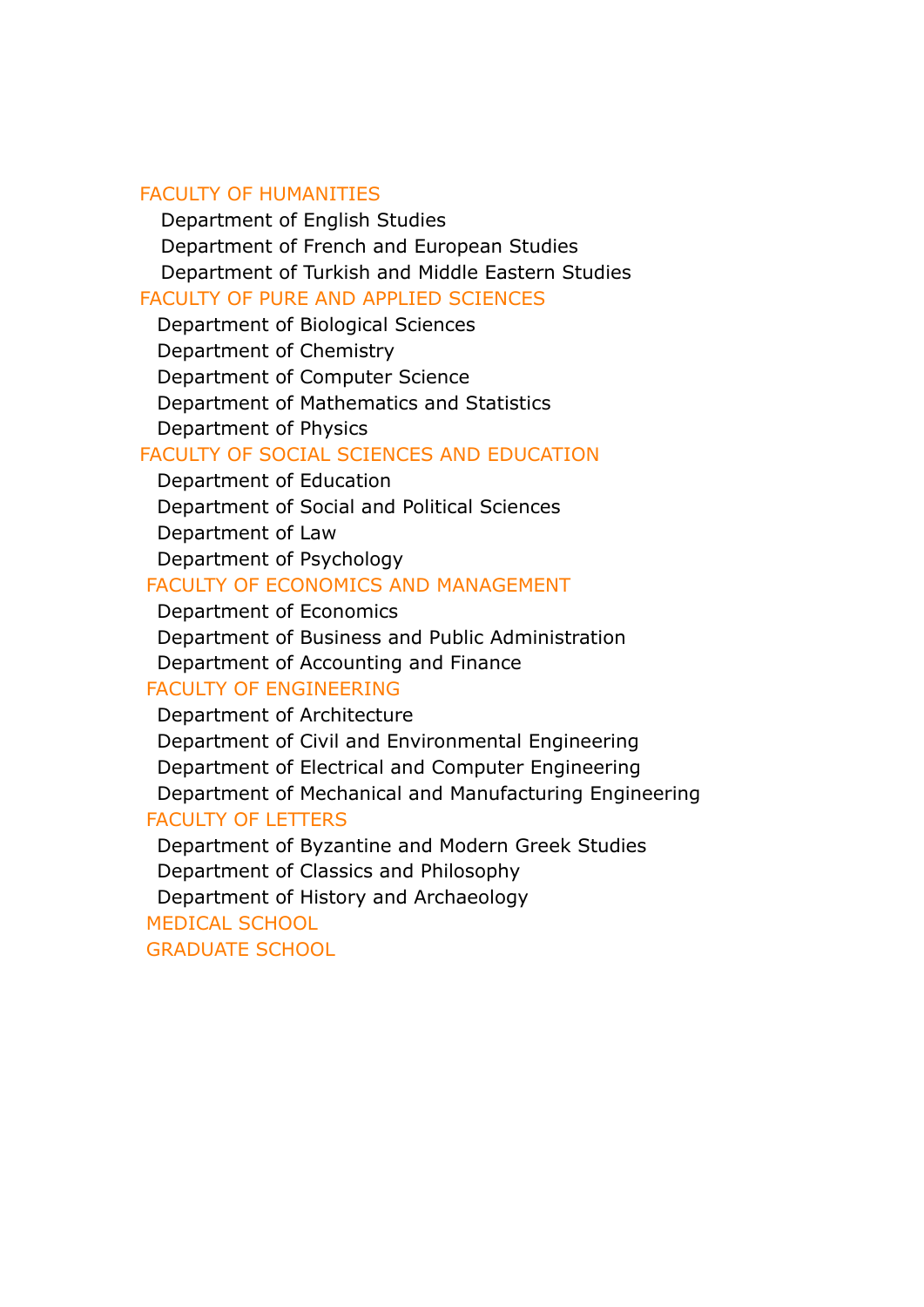**Faculty of Humanities** *(no Greek language proficiency required)* 

#### **Department of English Studies**

The Department of English Studies offers one [undergraduate degree](http://www.ucy.ac.cy/eng/en/academicprogramms/undergraduate)  [programme,](http://www.ucy.ac.cy/eng/en/academicprogramms/undergraduate) from which successful students graduate with a BA in English Language and Literature, and a number of [postgraduate degree](http://www.ucy.ac.cy/eng/en/academicprogramms/postgraduate)  [options.](http://www.ucy.ac.cy/eng/en/academicprogramms/postgraduate) The Bachelor in English is designed on the basis of three different areas of specialization (tracks):

- · [Anglophone Literature & Cultural Studies](http://www.ucy.ac.cy/eng/en/component/content/article/16-en-articles/en-topm/academic-programms/49-anglophoneliteratureculturalstudies)
- · [Theoretical & Applied Linguistics](http://www.ucy.ac.cy/eng/en/component/content/article/16-en-articles/en-topm/academic-programms/50-theoreticalappliedlinguistics)
- · [Translation Studies](http://www.ucy.ac.cy/eng/en/component/content/article/16-en-articles/en-topm/academic-programms/51-translationinterculturalstudies)

Students who successfully complete the programme may: pursue a career in teaching, professional translation, public or foreign service, or media and communication.

English is the language of instruction in all courses, though English and Greek may be used in Translation Studies courses, due to their particular nature. Therefore, a high level of proficiency in English is required for admission to the Programme.

## **Department of French and European Studies**

The Department offers two under graduates Degrees:

- · French Studies (Diplome d'Etudes francaises)
- · Modern Languages and European Studies Degree

Graduates of the Modern Languages and European Studies Degree will be given the opportunity to further specialize on Human Sciences and Social and Political Sciences with emphasis on European Studies' matters. They will be able to follow a career on professional fields where this kind of specialization is necessary, such as the institutions, services and stuff of the EU, Diplomatic Corps, Public Service, cultural foundations and enterprises.